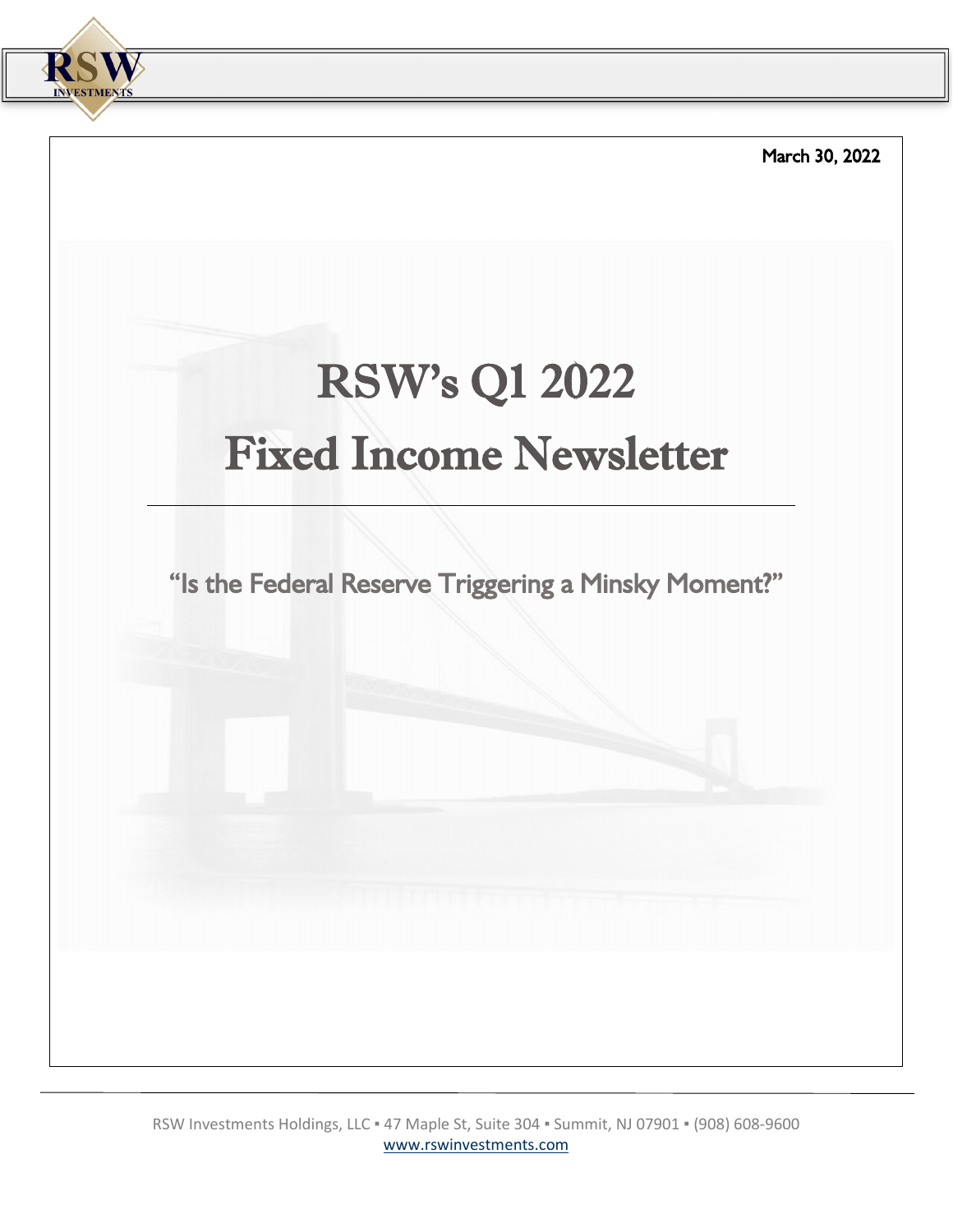#### Is the Federal Reserve Triggering a Minsky Moment?

At RSW, we have always put a premium on candid communication, whether our forecasts were unpleasant or reassuring. As always, our goal is to present an objective viewpoint in a manner where we are not a perpetual "cheerleader" for the municipal bond asset class nor reflect a belief that Central Bankers can save the planet.

Today, Federal Reserve (Fed) Chairman Powell faces a predicament that rivals those of any previous Fed leader. In fact, after years of Congress feeding the economic beast with unprecedented levels of fiscal (trillions outlaid through deficit spending and "Covid relief" bills) and monetary stimulus provided by the Fed (zero percent rates and Quantitative Easing (QE)), investors believed that Washington not only had their backs, but their backsides too.

Economist Hyman Minsky pontificated that "stability" in and of itself is "destabilizing". He posited that extended periods of above average economic growth leads to a boom in the demand for credit. As the mood of borrowers shifts from one of prudence to outright complacency, he further suggested that this irrational behavior spurs decision makers to deplete their liquidity positions and assume above average debt loads. According to Minsky, extreme speculation will eventually lead to a crisis and the longer the periods of excesses last, the more acute the crisis.

#### Excesses Eventually Falter

With financial leverage at pre-pandemic highs due to the shift toward increasing levels of risk, the ability of the economy and financial markets to withstand even modest adverse shocks has been weakened. One way to look at financial leverage as it relates to the financial markets, is the level of margin debt. This represents the amount of money that an investor has borrowed against their investment portfolio. Recently, there has been a surge in the number of investors accessing funds using their holdings as collateral. Total margin debt is now near the highest amount on record, dwarfing 2008 levels by over 40% (source: FRED, March 10, 2022).

Although interest in speculative investments remains near the highs, consumer confidence in the broad economy is collapsing. In fact, the University of Michigan Consumer Sentiment Index recently dropped (March 25, 2022) to its third lowest level since 1990 and is nearing the low reached during the 2008 financial crisis (source: Bloomberg).

Evidence of waning confidence can also be found in the high yield corporate bond market where investors are showing greater reluctance to lend money to the least credit worthy borrowers. Specifically, for those issuers that carry a credit rating of "CCC" (one notch above default) investors are demanding a higher premium or spread to comparable maturity U.S. Treasury debt to purchase those bonds. Since June 2021, after shrinking to the lowest levels since 2007, the additional yield that investors require to purchase the bottom tier of "junk bonds" has spiked by roughly 30% (source: Bloomberg, March 23, 2022).

Against the backdrop outlined above, the Atlanta Federal Reserve downgraded their GDP forecast for the first quarter of 2022 to just 0.9% on March 24, 2022. This compares to a 6.9% growth rate recorded in the fourth quarter of 2021. At RSW, we remain convinced that a negative growth rate lies ahead and that the second quarter's economic activity should be markedly weaker than that of the first period.

Moreover, we project that consumer spending will decline from current levels. With the Consumer Price Index spiking to the highest levels in four decades (source: Bloomberg, March 10, 2022), consumers may be forced to slash their discretionary spending budget as the cost of necessities continues to climb sharply and the growth in wages sinks below the rate of inflation. To that end, real earnings (after inflation) are down (-2.6%) (Source Bloomberg, March 10, 2022) from a year ago, which is weaker than the period during the Great Recession.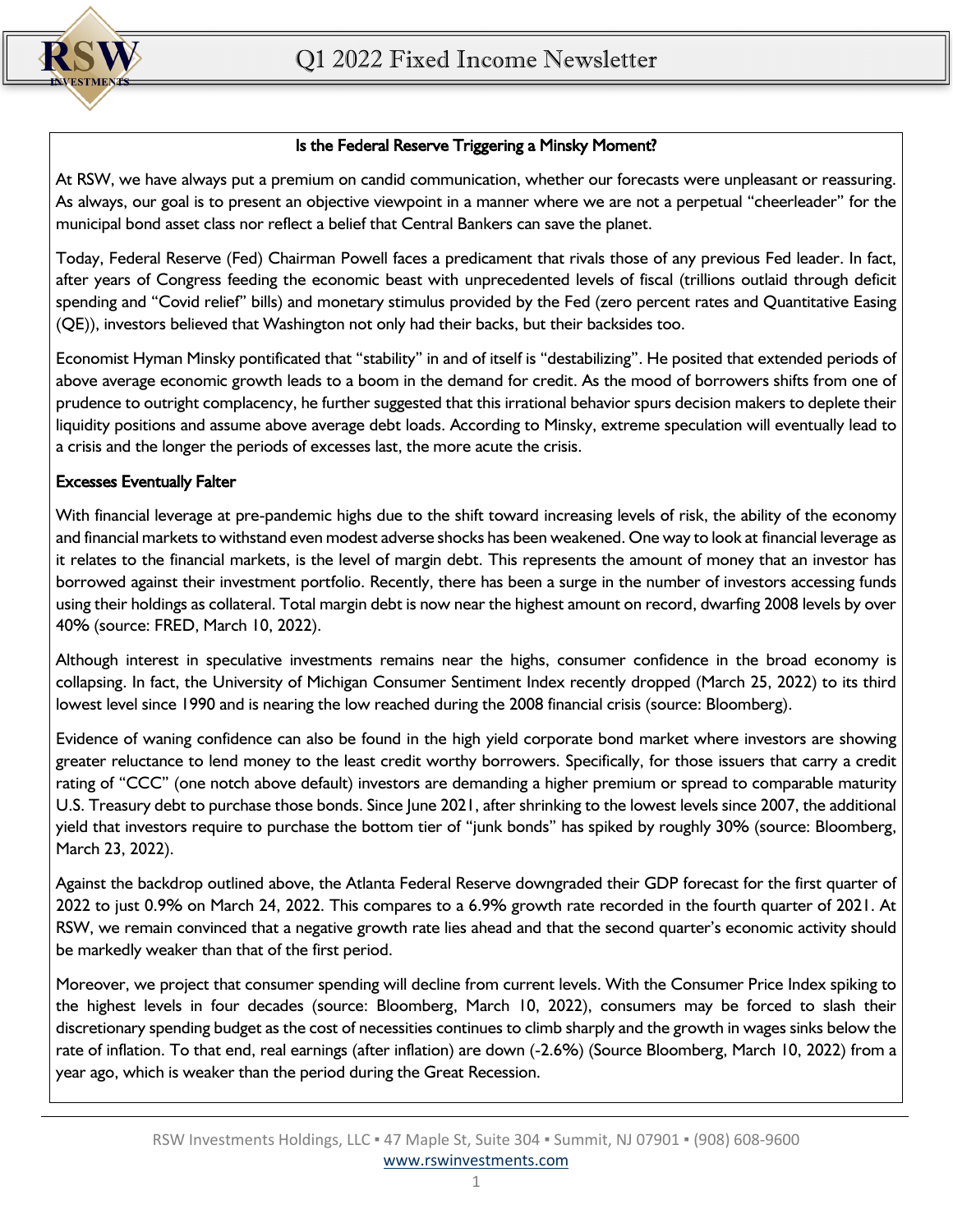

### The Slope of Hope is Becoming the Curve of Caution

Other warning signs that are indicative of a faltering growth rate are emerging. One that we monitor closely is the slope of the U.S. Treasury bond yield curve. Normally, the "curve" is upward sloping as investors expect greater compensation (higher yields) for the risk that inflation rises in the future. Although the level of compensation, or yield differential, fluctuates, a bond that matures in 10 years will typically offer a higher yield that one maturing in two years. Today, the gap between the two securities has collapsed to just 5 basis points (0.05%) (Source: Bloomberg, March 29, 2022) from this year's opening level of 78 basis points and a 12-month high of 158 basis points.

Should the yield of a 2-year note exceed that of a 10-year bond, this is known as an inverted yield curve. This occurs as bond investors seek to lock in yields for longer time periods as the likelihood of the Federal Reserve reducing short term rates in the future becomes likely. With history as a guidepost, such an event sends a strong signal that a U.S. recession is on the horizon. It is also important to note that inverted yield curves have always been precipitated by a Federal Reserve that has been too aggressive in tightening monetary policy.

While some remain unconcerned about the relationship between short and longer-maturity rates, at RSW, we are certainly not dismissive. To provide some context, there have only been two occasions that 2-year yields have exceeded those of 10-year bonds since RSW began operations in 2005.

The first inversion occurred in 2006. In RSW's Q1 2007 commentary we said, "It is no longer out of place to fear both a financial event where securities and institutions of all kinds are affected, and an economic contraction caused by a severely damaged consumer".

The second inversion occurred in 2019. In RSW's 2020 Outlook we forecast, "While most are breathing a sigh of relief and feeling upbeat about our nation's economic prospects, we are poised to once again fade the opinion of the masses … In fact, we believe that the recent optimism is misplaced and that a financial event could be unfolding".

#### Is the Fed's Continued Streak of Policy Mistakes a Certainty?

A reopening of the world's economies and supply chain issues, exacerbated by a wall of government supplied fresh cash, have caused the inflation rate to soar to levels not witnessed since the 1970's. While the Federal Reserve was inactive for close to a year, claiming that the surge in inflation was transitory, they have ended their QE program.

With the Federal Reserve purchasing close to a trillion dollars in U.S. Treasury and mortgage-backed bonds annually, the cessation of this QE policy drained liquidity from the financial system. In effect, the implementation of this Fed tightening policy contributed to the substantial rise in market yields.

Concurrently, the Fed has planned a string of rate hikes that span well into 2023. Against an unblemished track record of the Federal Reserve being on the wrong side of their interest rate decisions, could the Fed have waited too long to tighten monetary policy and are now planning to do too much? Historically, worries about surging bond yields led by Fed rate hikes traditionally crop‐up when the economy and inflation are surging. This time, however, economic activity is faltering amidst bloated levels of debt and a consumer that remains under siege from broad based inflationary pressures.

#### Premise or Price?

Although unwritten, bond yields have exceeded RSW's targeted levels. Our goal, however, is not to call tops and bottoms to the basis point, but to identify themes and strategically manage to them. As always, we must ask ourselves if it's just price that was violated or also our premise?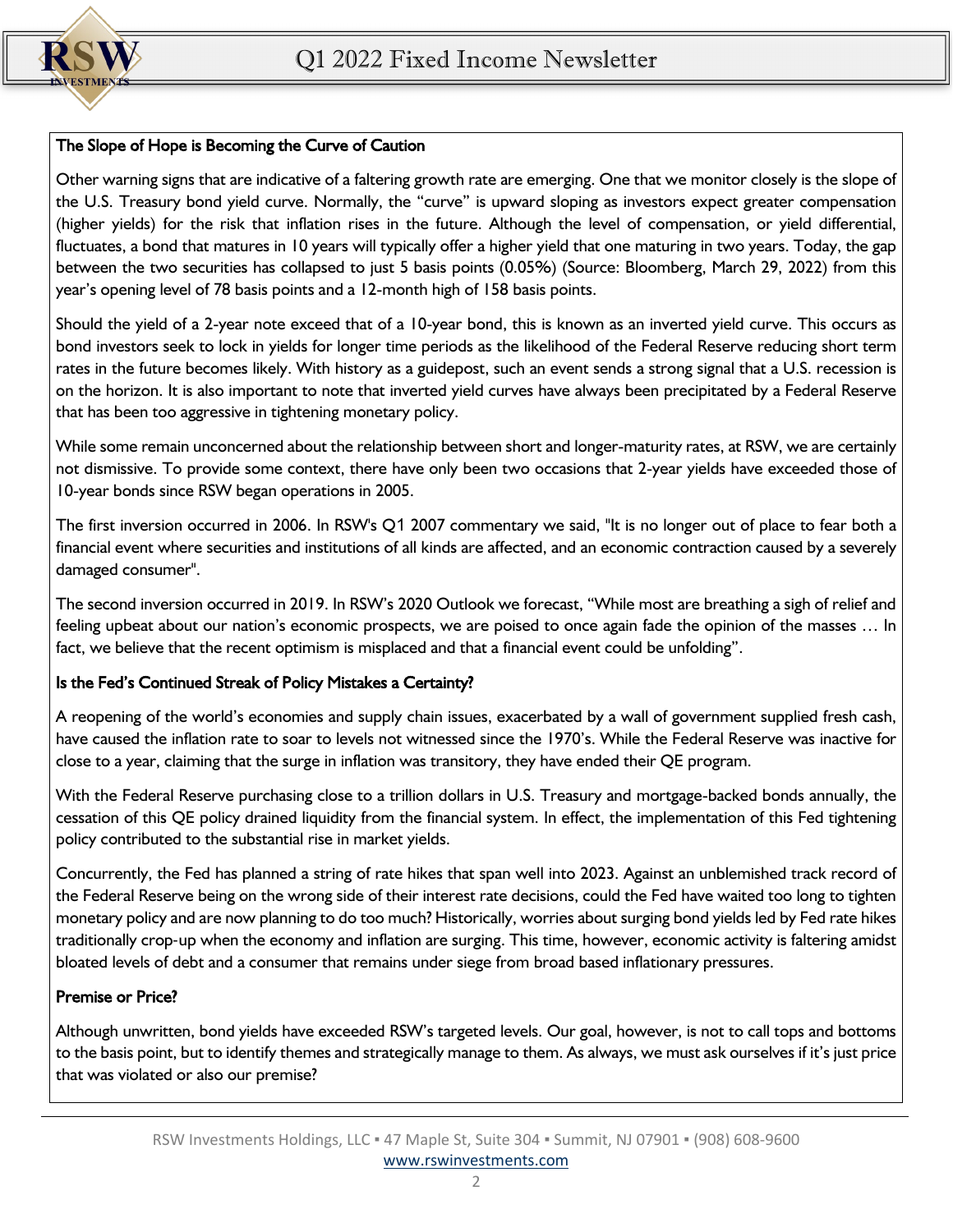

# Q1 2022 Fixed Income Newsletter

The bond market is just like any other market in that prices will fluctuate moving from "overbought"-to-"oversold" and back again. For active high quality bond managers, these changes either present opportunities to reduce the interest rate risk profile of our client accounts or an opportunity to enhance the portfolios fluctuations in market value.

For example, in RSW's 2021 Outlook we said, "Many casual investors believe that if the Federal Reserve maintains a zero percent overnight rate policy that market yields for bonds of all maturities will remain 'well-behaved'. Well, fasten your safety belt because history shows scant evidence of that".

In the 2022 Outlook we added, "[…] once the Fed goes into motion and begins to hike rates, longer-maturity bond yields should rise as well. This is the part of the cycle that we are patiently awaiting and believe that the next rate hike campaign should be a relatively swift one".

In concert with our outlook, while still attempting to capture a relatively high level of cash flow, we positioned our client portfolios in a relatively defensive manner for such an interest rate shift. Since that time however, as rates have surged, we have patiently and methodically maneuvered the interest rate risk of our client portfolios to a relatively neutral stance.

#### **Conclusion**

From the lows of 2020, asset prices, led by the equity market, have provided explosive returns. Against this backdrop of rising prices, comfort levels with lesser quality investments continued to rise, thrusting investors into an extreme case of complacency. In fact, amidst this year's bond market rout, some investors are sounding the alarm that bonds, not stocks, are the biggest threat to their portfolio's stability. Given the extreme movement in rates these emotional responses are both reasonable, expected and often necessary to complete the pattern of a cyclical rise in yields.

However, we believe investors are focusing on the asset class that has already or mostly completed its price adjustment. As we have observed in past sequences, the combination of an upward correction in interest rates and the skyrocketing cost of essential items, siphons money from household budgets. These forces, as we have witnessed over the years, should serve as a self-breaking mechanism as they exert downward pressure on future economic growth.

At this juncture one must ask themselves the following question: could it now be possible that sinking U.S. Treasury bond prices (rise in yields) are the catalyst, or "final blow", that activates Minsky's "destabilizing" forces? We await signs of this event and stand ready to extend our interest rate positioning yet again to capitalize on the precipitous decline in yields that we believe lies ahead.

#### Municipal Bonds

For active municipal bond managers or buy and hold investors, the first quarter of 2022 proved to be an abysmal start to the year as yields surged and prices declined.

Notwithstanding RSW's forecast for rising rates and related relatively short duration (measurement of interest rate sensitivity) positioning, at the end of the day we are investing in a market that went "south" with atypical speed and breadth. As is the case with all liquid assets, prices continuously fluctuate and in the case of municipal bonds, the variations are often tethered to the yield and price changes witnessed in the U.S. Treasury bond market.

As is usually the case, the amount of mutual fund redemptions has been heavy during this period as investors reacted to the Fed's intended rate hike schedule and resultant spike in market yields. In addition, with respect to the tax-exempt mutual fund arena, selling often begets selling. This style typifies the behavior of some individuals, where historically, the largest inflows of monies are near the peak in price and the maximum outflows occurs at the troughs.